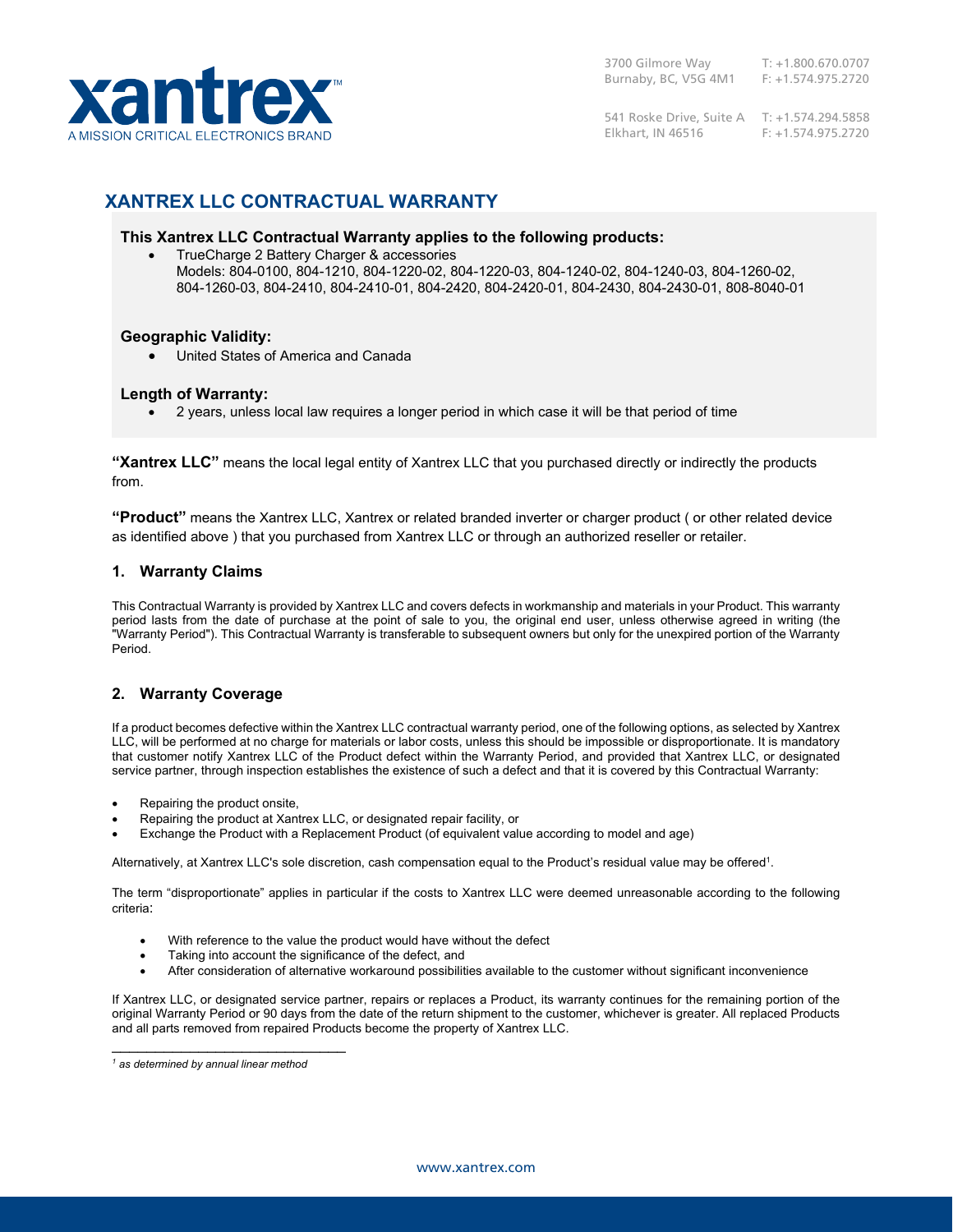

541 Roske Drive, Suite A T: +1.574.294.5858 Elkhart, IN 46516 F: +1.574.975.2720

# **3. Warranty Limitations**

This Contractual Warranty does not warrant uninterrupted or error-free operation of the Product or cover normal wear and tear of the Product or costs related to the removal, installation, or troubleshooting of the customer's electrical systems. The warranty claims that relate to defects caused by any of the following factors are not covered by the Contractual Warranty:

- Improper Use or Non-compliance with installation, commissioning, operation or maintenance instructions (i.e. not according to the operation & installation manual)
- Unauthorized modifications, changes or attempted repairs,
- Vandalism, destruction through external influence and/or persons/animals
- Use in an unsuitable environment, including any environment or location that causes excessive wear and tear or dirt or dust or debris buildup within the system or that is difficult or unsafe for Xantrex LLC representatives to access
- Insufficient ventilation
- Installation in a corrosive environment
- Failure to observe applicable safety standards & regulations
- Damages during transportation or storage
- Force majeure, examples include, but not limited to: fire, flood, earthquakes, storm damage, overvoltage & lightning strikes
- Exposure to fire, water, snow, moisture, or liquid ingress (except for any such exposure to environmental conditions that your Product was specifically designed to withstand as indicated in the applicable specifications for your Product)
- Used as a component part of a product expressly warranted by another manufacturer
- If the original identification (trade-mark, serial number) markings have been defaced, altered, or removed
- Consumable components of any type are not covered, including but not limited to fans, fuses and filters etc.
- Cosmetic shortcoming which do not impair the use of the product for the intended purpose i.e. supply of energy

Warranty claims also exclude:

- Damages arising due to the fact that the use of the product for the intended purpose is no longer possible or only possible with restrictions as a result of amendments to the statutory provisions applicable to the operation of the product made after the delivery of the product
- Compensation for damages related to loss of power production or business operation or any expenses incurred by customer towards repair & replacement of the product (including but not limited to labor, transportation, temporary power)
- Cost arising from changes to existing PV systems or building installations or vehicle or marine vessel installation and like
- Additional costs and expenses (i.e. shipping costs, travel, accommodation, meals, etc.) arising due to remote locations of the indicated geographies, including but not limited to islands and overseas territories

### **4. Warranty Return and Repair Process**

Contact Xantrex Customer Service with a brief description of the error to evaluate & troubleshoot the issue while product is in the field as many problems can be solved on site.

Please contact Xantrex customer service via email at [customerservice@xantrex.com](mailto:customerservice@xantrex.com) or call Xantrex customer service at 1-800-6700707 or visit our website at: [http://www.xantrex.com](http://www.xantrex.com/)

### **i. Return Material Authorization (RMA)**

After attempts to correct the problem with customer's assistance, if the Product must be returned to Xantrex LLC or designated service partner for replacement or repair, the customer must return it to the original place of purchase or obtain a Return Material Authorization (RMA) number and the correct return center "Ship To" address. Product shipments will be refused and returned at your expense if they are unauthorized or returned without an RMA number clearly marked on the outside of the shipping box or if they are shipped collect or if they are shipped to the wrong location.

When you contact Xantrex LLC to obtain service, please have your instruction manual ready for reference and be prepared to supply:

- The serial number and product code of your Product
- Information about the installation or inspection certificate
- Information about the failure and/or reason for the return
- A copy of your dated proof of purchase

**Xantrex LLC reserves the right to refuse exchange requests for lack of proper documentation and information**.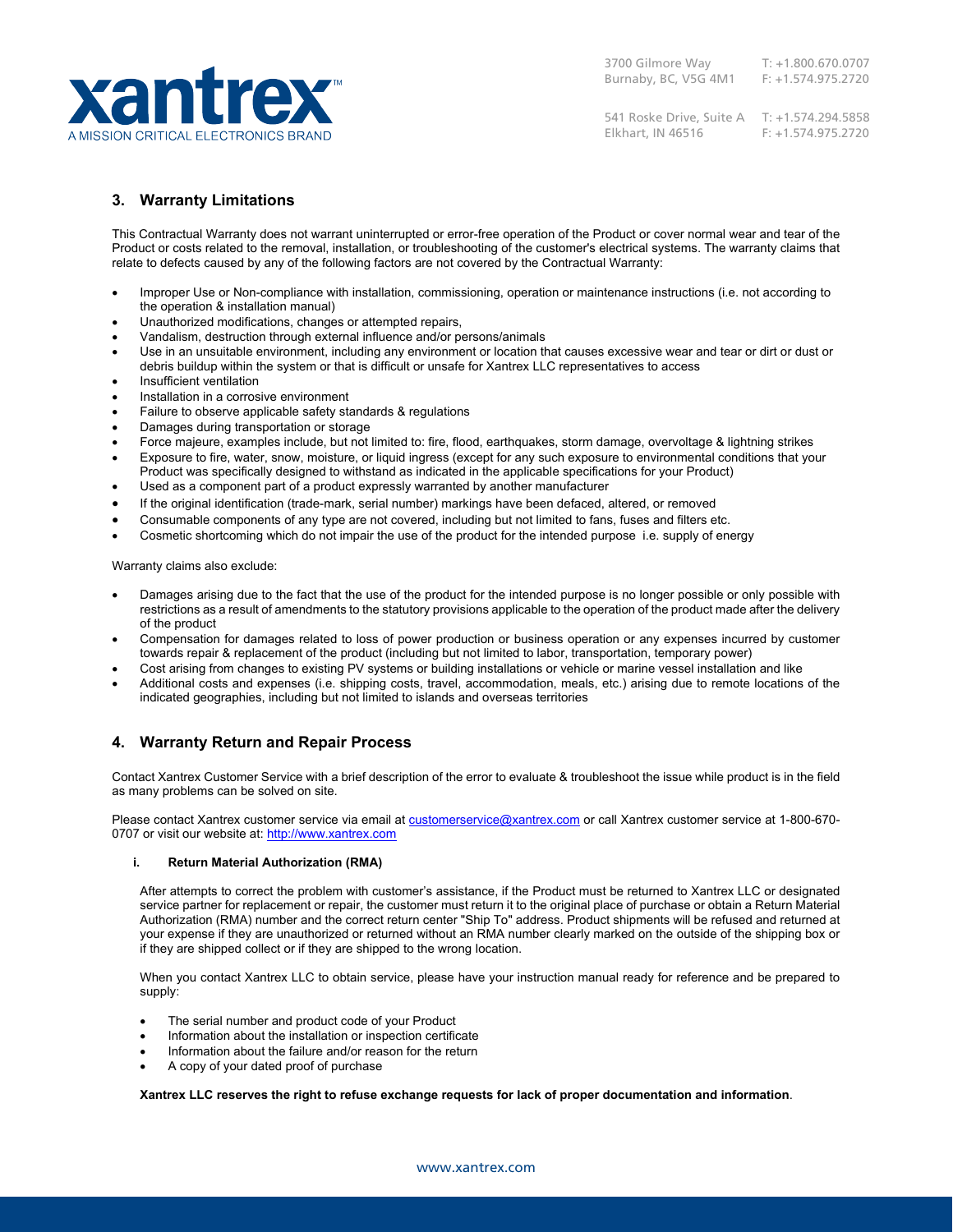

541 Roske Drive, Suite A T: +1.574.294.5858 Elkhart, IN 46516 F: +1.574.975.2720

#### **ii. Once the RMA has been issued for exchange**

Xantrex LLC will generally ship an equivalent replacement Product to the specified customer or the distributor location within 48- 72 hours.

The allegedly defective product must be returned to Xantrex LLC in the same transport packaging that the replacement unit was provided in. Xantrex LLC will supply all labels and documentation for the return of the defective Product. The defective Product must be shipped back to Xantrex LLC within 10 working days after receiving the replacement product. If we do not receive the product within this timeframe, the unit cost will be billed back to the customer (including shipping and handling fees).

#### **iii. Once an RMA has been issued for repair**

Xantrex LLC will arrange for the repair of the Product on-site or at a repair facility.

The allegedly defective Product being returned for repair at Xantrex LLC, or designated service partner, must be packaged in a suitable manner to prevent damage during transportation (equivalent to original packaging or better). Xantrex LLC will provide the necessary instructions to correctly ship the Product (including designated freight carrier, documentation information, address, etc.) to the repair facility.

Standard ground shipping costs are covered by Xantrex LLC both ways. Any expedited shipping costs will be the responsibility of the customer and billed accordingly.

Visually evident damage caused by shipping or mishandling is to be reported to the freight carrier within 24 hours. Shipping damage is the responsibility of the freight carrier, not Xantrex LLC, and should always be duly noted with the freight carrier prior to accepting and signing for the Product

Any Products that are damaged during the returned shipping process are not covered by this warranty. Xantrex LLC assumes no liability for this damage.

### **5. Service Reimbursement**

Xantrex LLC in its sole discretion may offer a service reimbursement for the services of a qualified installer performing specific Product replacement and re-commissioning under the terms of this warranty. Please contact your local Xantrex LLC office for details and application related to your Product.

### **6. Invalid Warranty Claim**

If the returned defective Product to Xantrex LLC (or service partner) pursuant to this Policy, and is found by Xantrex LLC to be free of defects that would qualify it for repair or replacement under this Policy, Xantrex LLC may charge a flat-rate inspection charge for each product of \$250 USD, plus shipping and packaging costs. In the event the defect free unit is returned to the customer then to also charge for the replacement unit.

### **7. Out of Warranty Service**

If the warranty period for your Product has expired, if the unit was damaged by misuse or incorrect installation, if other conditions of the warranty have not been met, or if no dated proof of purchase is available, your unit may be serviced or replaced for a flat fee, as determined by Xantrex LLC in its sole discretion.

Please contact your local Xantrex LLC office to determine if out of warranty service is available for your Product.

To return your product for out of warranty service, contact Xantrex LLC Customer Service for a Return Material Authorization (RMA) number and follow the other steps outlined in "Return Procedure".

Payment options such as credit card or money order will be explained by the Customer Service Representative. In cases where the minimum flat fee does not apply, as with incomplete units or units with excessive damage, an additional fee will be charged. If applicable, you will be contacted by Customer Service once your unit has been received.